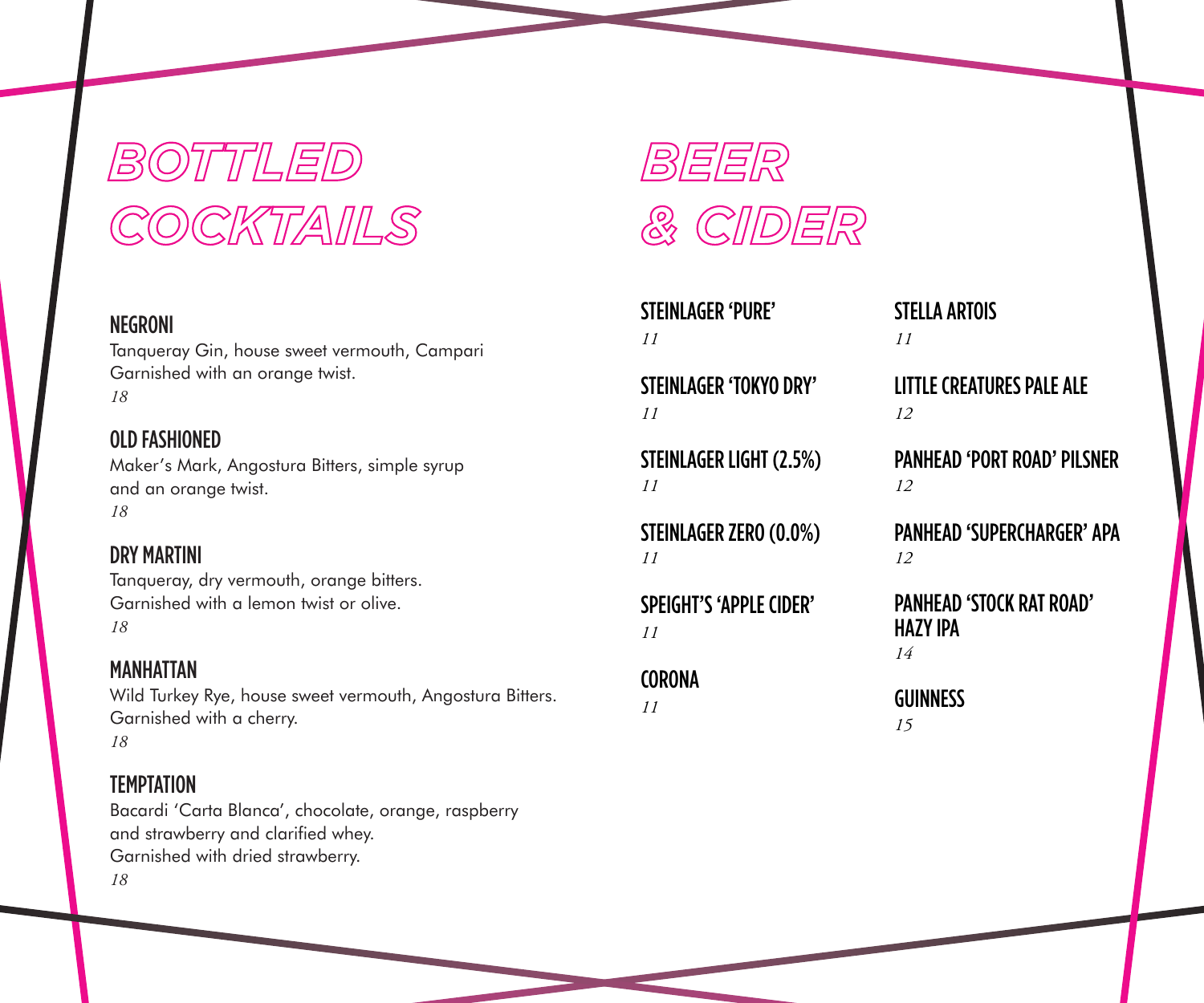## *READY TO DRINK*

SCAPEGRACE VODKA AND SODA

SCAPEGRACE VODKA AND OLD FASHIONED LEMONADE

MALFY GIN ROSA TONICA

### MALFY GIN LIMONE TONICA

*11 each*

*CHAMPAGNE & BUBBLY*

SANTA MARGHERITA Prosecco, Italy *14/68*

CLOUDY BAY PELORUS Marlborough

*18/85*

VEUVE CLICQUOT 'BRUT' Reims, France *29/140*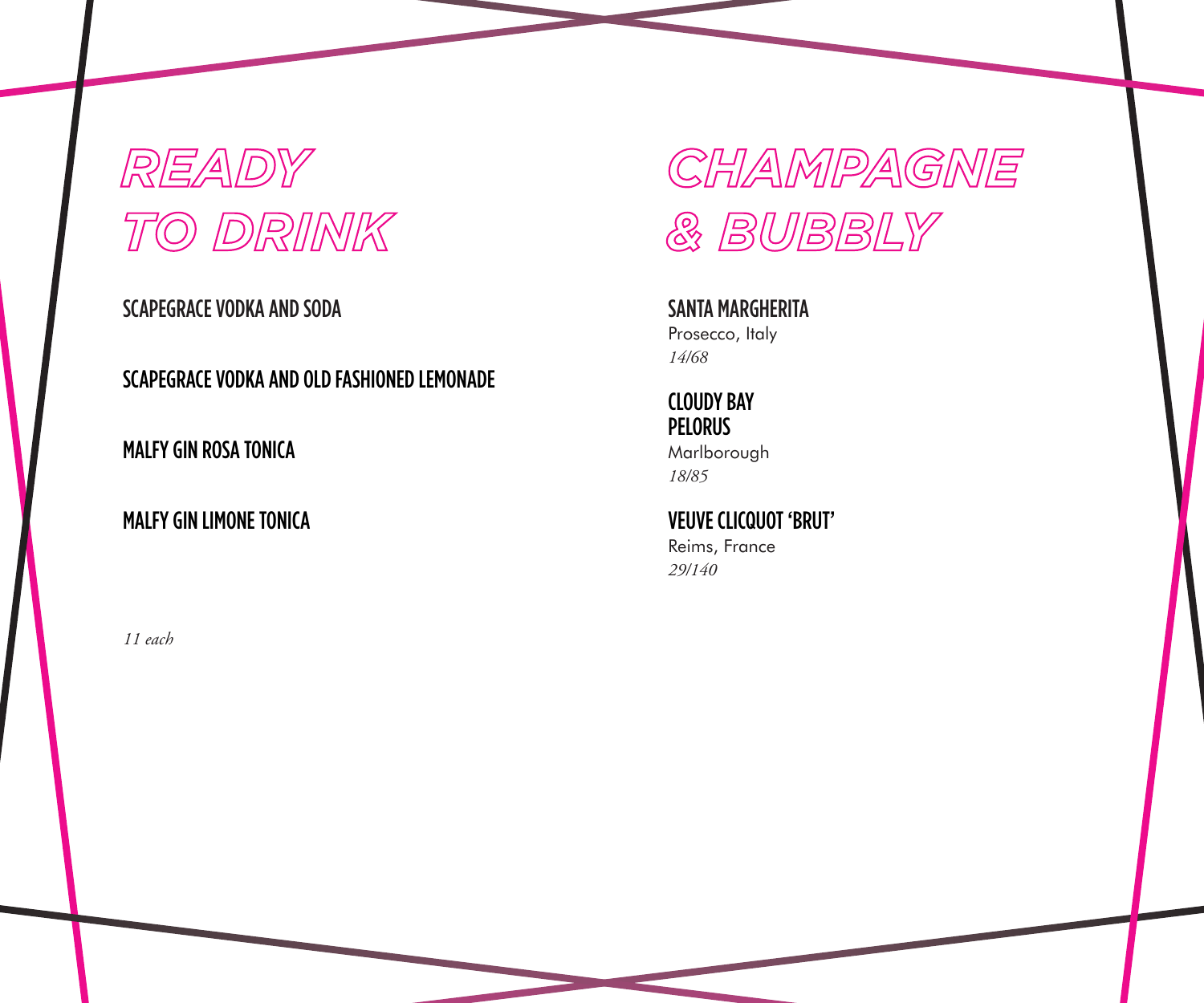## *WHITE*

## COROFIN MELTWATER SAUVIGNON BLANC

Marlborough *14/62*

### CAVE DE LUGNY 'LES CHARMES' **CHARDONNAY**

Bourgogne, France *14/67*

#### VALLI PINOT GRIS

Central Otago *16/74*



## TWO PADDOCKS PINOT NOIR

Central Otago *14/66*



DOMAINE THOMSON 'EXPLORER' PINOT NOIR Martinborough *17/75*

#### D'ARENBERG 'THE LOVE GRASS' SHIRAZ

McLaren Vale, Australia *15/68*

#### CRAGGY RANGE 'GIMBLETT GRAVELS' MERLOT

Hawke's Bay *21/85*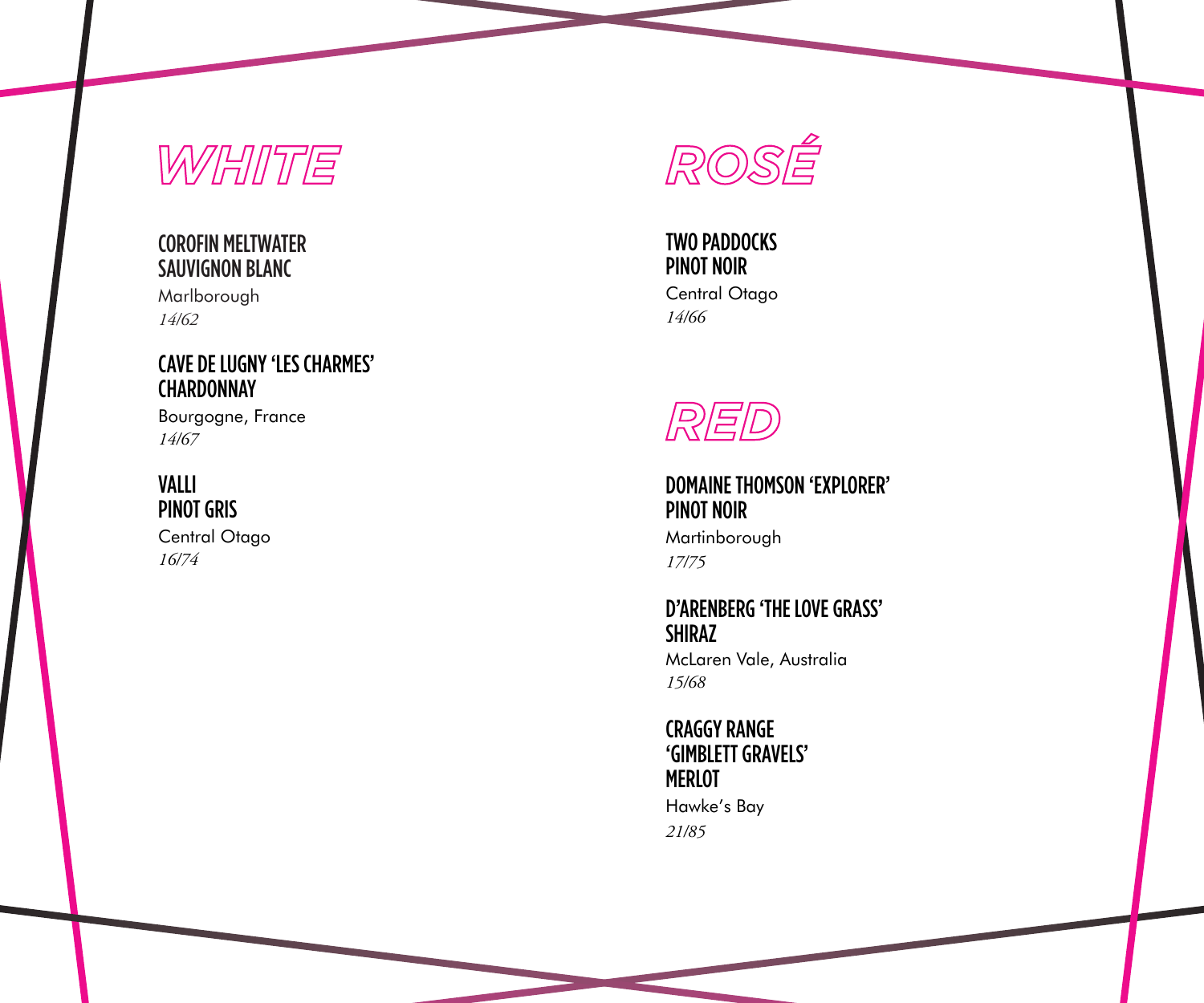## *SCOTCH WHISKY*

#### JOHNNY WALKER 'BLACK'

Kilmarnock *11*

## GLENKINCHIE 12YO

Lowland *23*

## GLENMORANGIE 18YO

Highland *35*



THOMSON 'TWO TONE' *15*  THOMSON 'WHITE RYE' *15* THOMSON 'SOUTH ISLAND PEAT' *19*

THOMSON 'MANUKA SMOKE PROGRESS REPORT'

*21*

*NZ*



#### JAMESON IRISH WHISKEY *11*



MAKER'S MARK

*11*

WOODFORD RESERVE RYE *16*

OLD FORESTER STATESMAN

*24*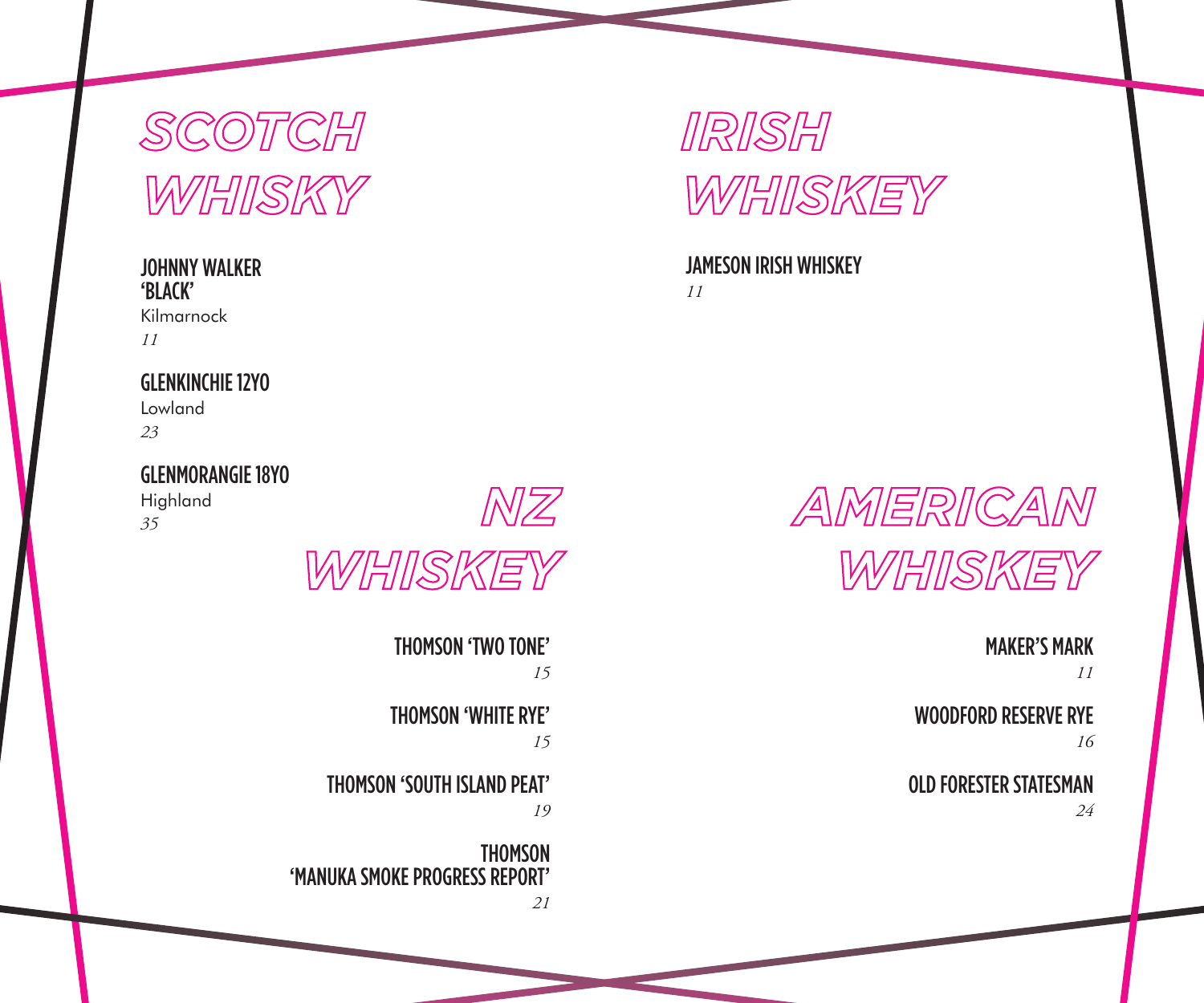## *RUM*

HAVANA 3 AÑOS *11*

KRAKEN 'BLACK SPICED' *14*

EL DORADO 15YO *20*



BEEFEATER *11*

TANQUERAY '10' *15*

#### MONKEY 47 *18*



MARTELL 'VS' *18*



ABSOLUT *11*

BELVEDERE *14*

GREY GOOSE *15*



OLMECA ALTOS 'PLATA' *11*

### OLMECA ALTOS 'REPOSADO'

*14*